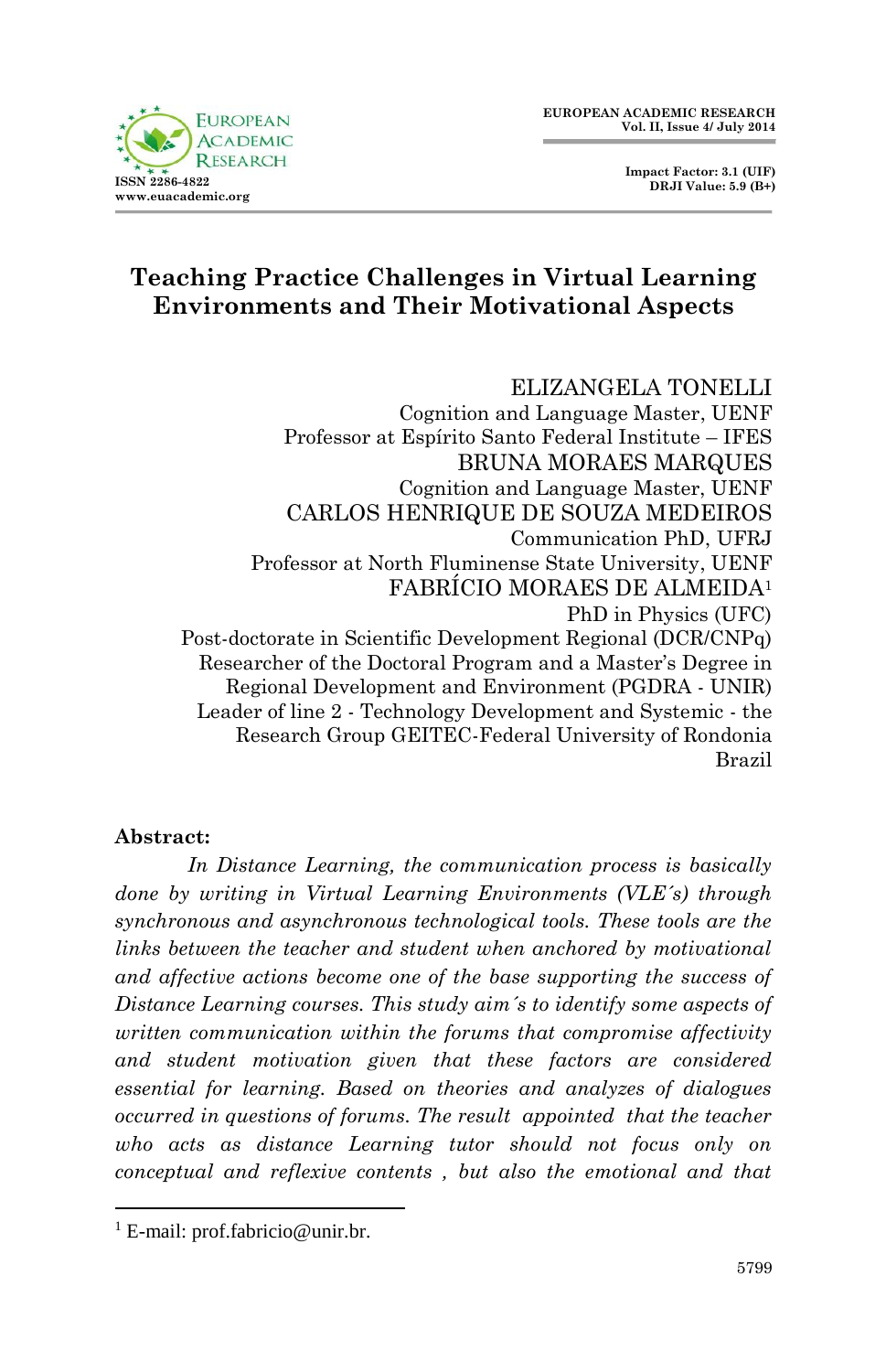*essentially the what matters is that the educational activities , as well as communication , are permeated by the feeling of welcome , respect , sympathy and appreciation, in addition to acceptance and understanding.*

**Key words:** Distance Learning; Written Communication; Teaching practice; Affectivity

# **1. Introduction**

Information Technologies are seen today in environments that offer various relationships and human coexistence forms. The computer use as a tool of access, execution and storage area expert systems, the use of computer networks and in most cases the Internet - the network of networks – make almost limitless activities directed to education, helping to disseminate and validate teaching techniques and knowledge itself.

It is a fact that, to provide theoretical basis for knowledge acquisition is not enough for success. It is needed to motivate and engage students in the process. It is in this context that highlights distance learning communication importance, which is basically made in writing way, through virtual classrooms. Registering a motivational and affective language through writing has been one of the biggest challenges of this education kind.

According to BOCK (1999) "Motivation is a process that occurs within the subject" being, however, closely linked to exchange relations that it establishes with the environment, especially his/her teachers and peers, through communication. These factors become necessary and essential conditions for change and learning.

Therefore, this study was guided by the following question: What aspects of substitution from oral language to writing interfere in the affective relationship between tutor and student within Virtual Learning Environment? This study`s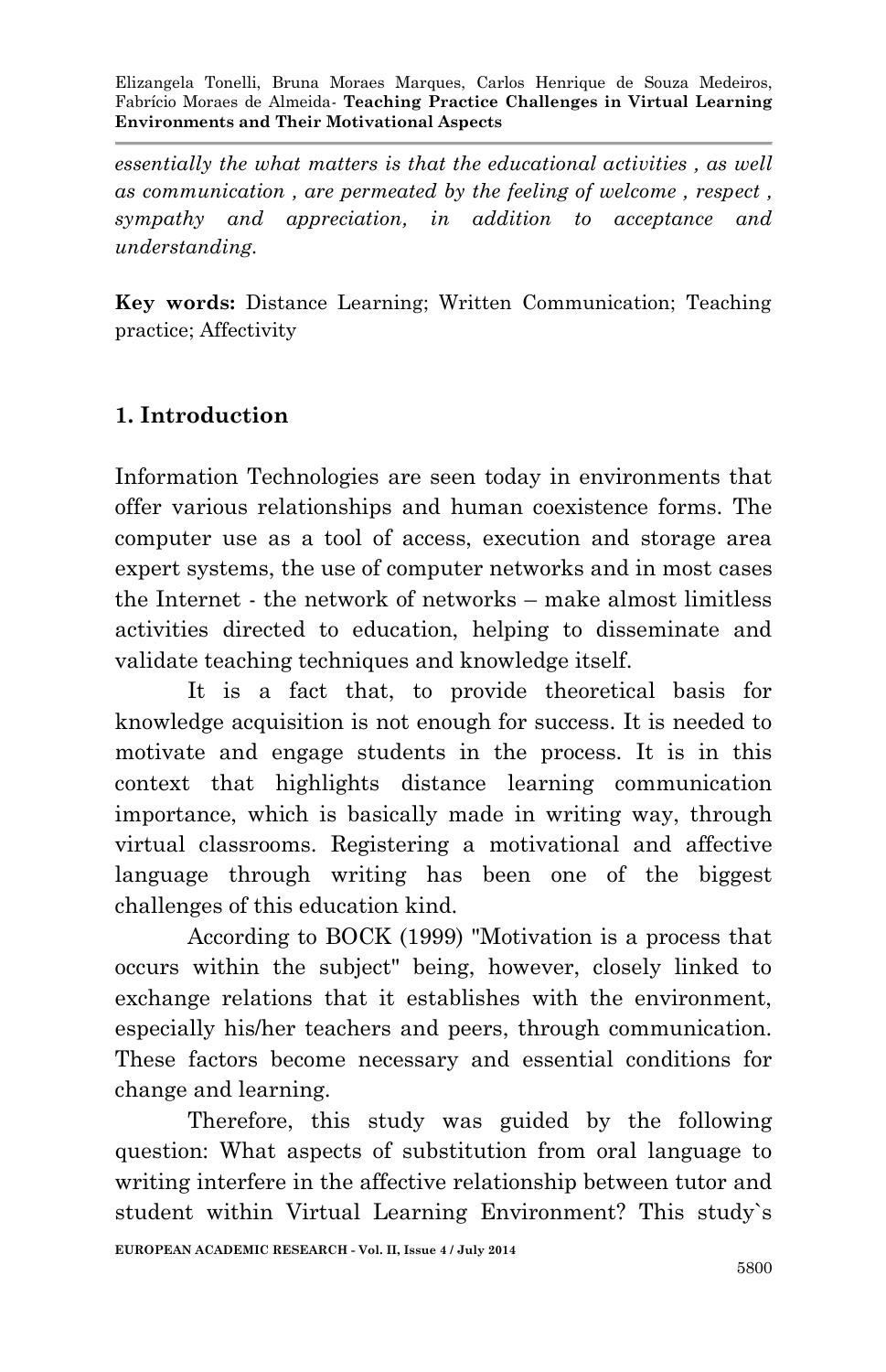guiding objective was to identify some written communication aspects within the forums that compromise student`s affectivity and motivation given that these factors are considered essential for learning.

The methodology used initially was the collected bibliography related to communication and language elements and their occurrence within Virtual Learning Environments by their interlocutors. Having the researched theory, it was made an affective aspects analysis of distant tutor and student discourses, based on an interdisciplinary line involving psychoanalysis, pedagogy and linguistics.

The analyzed clippings were extracted from a Mathematics I discipline questions forum, offered in the 1st semester of Informatics Bachelor, at distance, of Espírito Santo Federal Institute (IFES).

Considering the continuous interaction importance between distant tutors and students in distance education, this study`s relevance is to highlight Distance Learning challenges in knowledge construction and critical thinking of the student focused on dialog and affective interaction present in distant tutor written communication, through the available tools in the VLE`s.

From the analyzed aspects in messages posted by students and teacher, it was observed that written communication has limitations and for this reason it is necessary a bigger care, clarity and affection in words articulating and recording, taking into account different interpretation ways by the receiver.

## **2. Communication and Language**

The written communication was a landmark in human knowledge transmission evolution because in unwritten societies, the knowledge was transferred orally, which impeded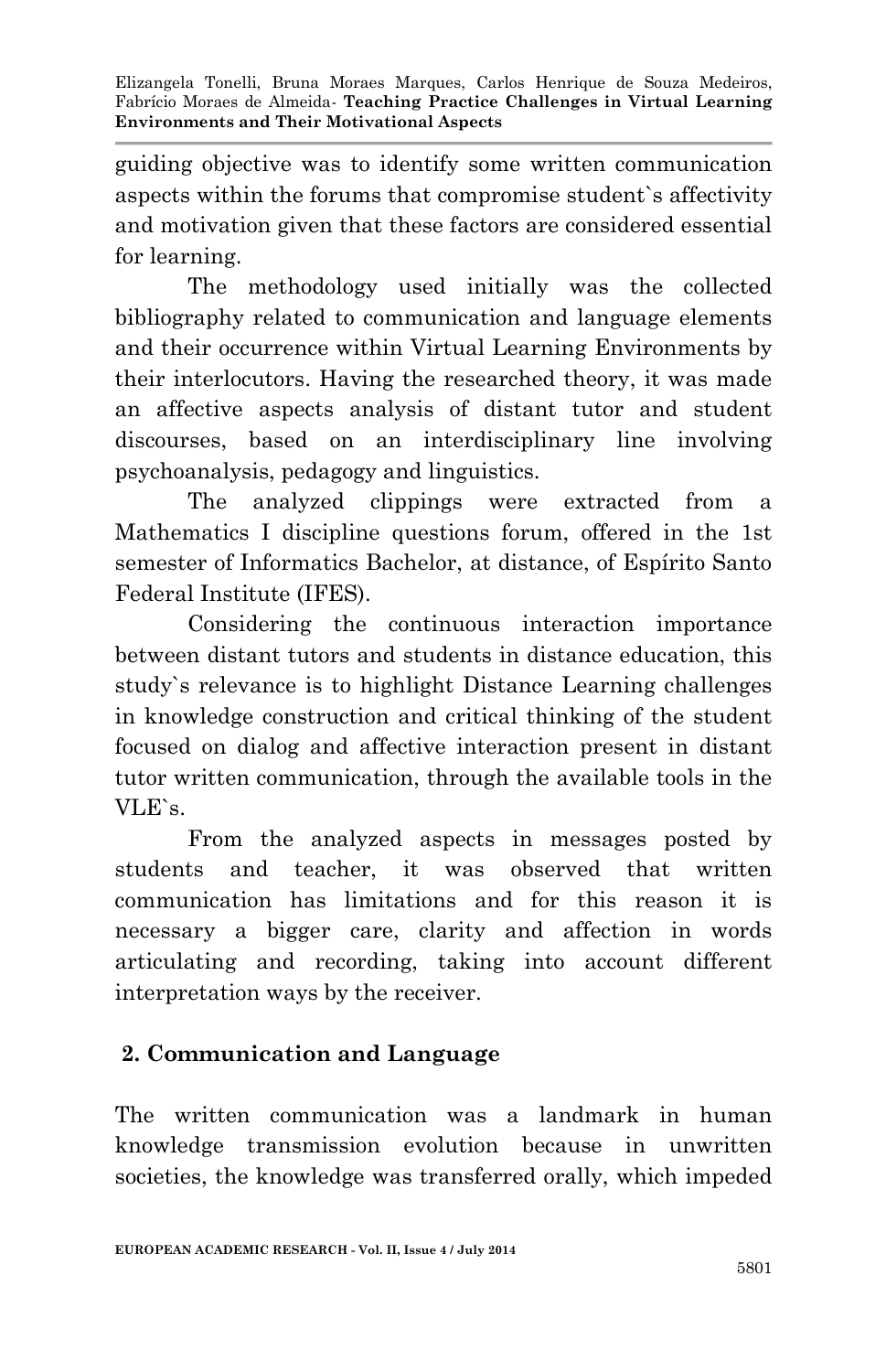knowledge accumulation, since human memory is not able to bear all the knowledge received.

The **Verbal communication** is any kind of information spread or exchange through **written or spoken** language. It is also understood as stimuli and responses transmission, caused by a complete or partly shared system. When a message is sent, it is necessary that the emitter has the sensitivity to raise the receiver attention and predict its effect.

The so-called emotive or "expressive" function, emitter centered, aims a direct expression of the speaker attitude towards what s/he is talking about. It tends to give the impression of a certain emotion, real or simulated (JAKOBSON, 2007, p.123)

Jakobson (2007) notes that for communication occurrence it is necessary that all elements of this process are agreed, as shown in Figure 1:



**Figure 1 – Jakobson (2007). Communication Scheme.**

According to Jakobson (2007) scheme, communication must occur in a set of elements consisting of: an **emitter** (or sender), which produces and emits a particular message, addressed to a **receiver** (or recipient). But to communication take place effectively between these two elements, the message must be actually received and decoded by the receiver, so it is necessary that both are within a same **context** (both should know the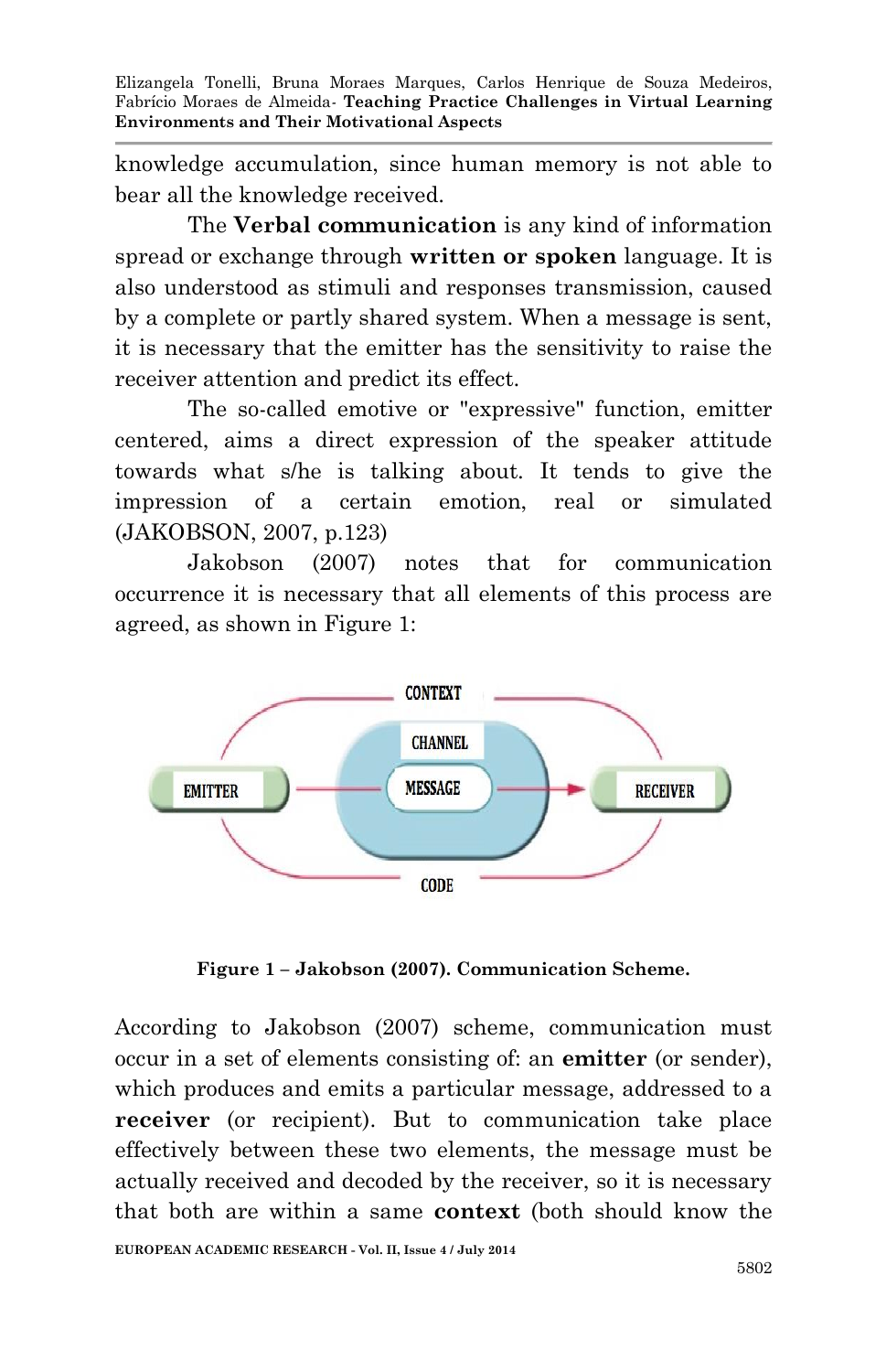situational referents), must use a same **code** (signs structured set) and establish an effective **contact** through a communication channel. If any of these elements or factors fails, a **noise** situation on communication occurs, understood as any phenomenon that somehow disrupts message transmission and its perfect reception or decoding by the receiver.

### **2.1 Communication in Virtual Learning Environments**

In Distance Education, the communication process occurs primarily by writing on virtual learning environments (VLEs`) through synchronous technology tools (chats, web conferences) and asynchronous (email, forums). These tools are the links between trainer and trainee that anchored by motivational and affective actions become one of the supporting pillars to distance education courses success.

According Fiuza (2002), the VLE's can be defined as systems that support any activity kind performed by the student, that is, a tools set used during the teaching and learning process. These systems allow integrating multiple media, languages and resources, present information in an organized way and developing interactions between people and knowledge objects.

Vavassori and Raabe (2003) complement that a Virtual Learning Environment is a system that brings together a number of resources and tools, enabling and empowering its use in learning activities through the Internet, in a distance learning course.

Behar *et al*. (2005) consider the Virtual Learning Environment (VLE) as consisted of a technological infrastructure (graphic interface, synchronous/ asynchronous communication and other features) and all relations (affective, cognitive, symbolic, etc.) established by participating subjects, with the primary focus on learning.

From the mentioned concepts it can be noticed how much resources cyber technologies have made available for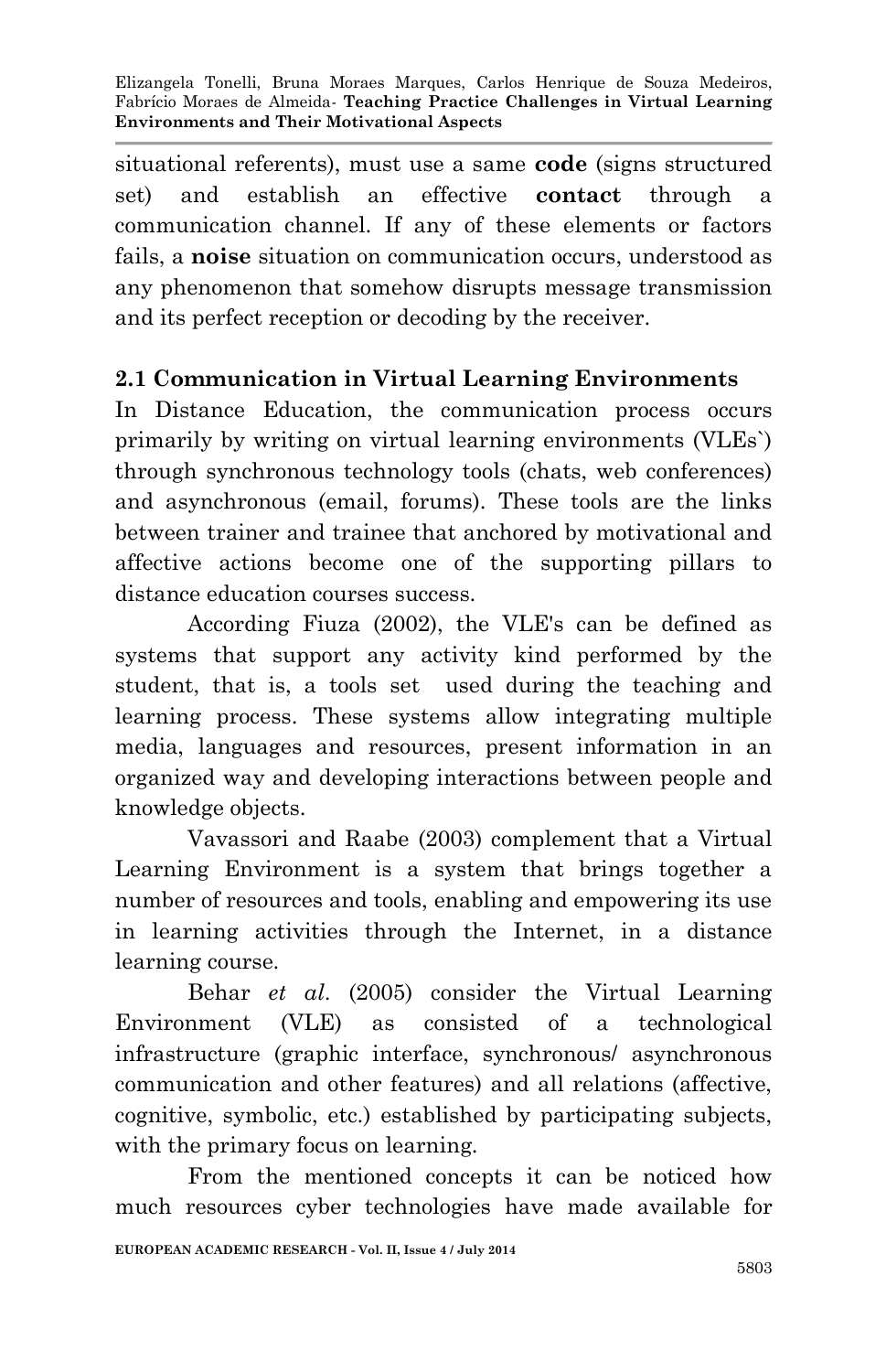education. But it is not enough to have a communication modern infrastructure and diverse teaching methodologies. It is vitally important to idealize how these methodologies will 'dialog' to the Virtual Learning Environment, therefore with the student. The success of these constructions will basically depend on these relations` quality through the used language.

Each individual has a particular and personal way to learn. Some are extroverted, more open to a relaxed and informal discourse, others are introverted. Some act by emotion, others by reason. It has also to be considered according to Pallof and Pratt (2004), that the student who chooses distance education has certain characteristics. The audience is more mature and independent. The temperament styles, perception and cognition are also particular: some learn better individually, others like to interact with others and have concrete experiences.

It is observed nowadays that Virtual Learning Environments have implied characteristics that, notably, give importance to the student`s welfare, staying the same, emotionally receptive to information that will be provided for his/her learning, in addition to these environments, possibilities of, through interactivity, gradually increase the chance of success during learning.

Wallon (1968) says that the school should not be limited to instructional content, but with the student as a whole person, in his/her affective, cognitive and motor dimensions. Therefore, social Exchange influences on affectivity, interactivity and therefore on learning.

Piaget believes that the human being is an active subject in knowledge construction, because s/he is capable of transforming the knowledge object, and because of this action on the object, transforming her/himself.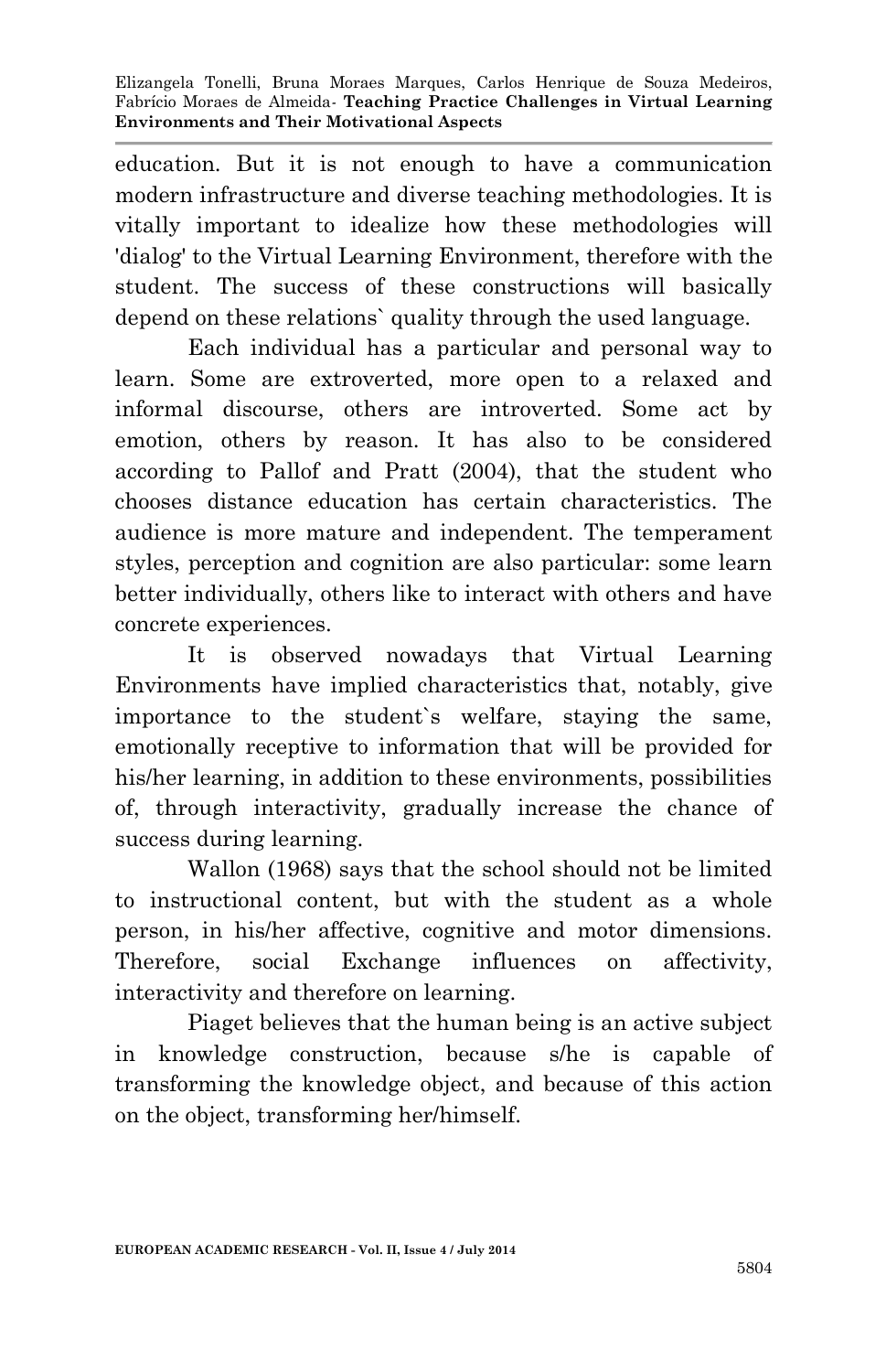# **2.2 Teacher/tutor role and affectivity in virtual learning environments**

In an educational structure based on a virtual platform, the distance tutor is responsible for maintaining the interaction with the student and her/his interest, using appropriate techniques for learning development. The system is responsible for helping the student to produce something with the acquired knowledge.

The distance tutor main function is to "mediate" the knowledge acquisition because of her/his technical and scientific content mastery on a particular disciplinary content and her/his ability to stimulate the response search by the participant.

Grounded through these discussions we must consider the distant tutor role is constituted on one of the main learning pillars in distance education, if her/his duties are anchored on **autonomy, communication and mediation** principles.

Pretti (2007) says that autonomy cannot be regarded as a ready human quality. Autonomy is the ability of an individual take to her/himself, her/his own formation, becoming the author of her/his own life project. S/he builds her/his own knowledge. The tutor's role is to drive the distance student`s studies through synchronous and asynchronous digital tools and to be agile in feedbacks, so that the student does not feel alone and abandoned.

Freire (2002) complements this idea by saying that this autonomy is built between learner and educator as decisions are being taken through a dialogic relationship.

Communication and dialogue imply that people are open to new ideas, new ways of seeing the same point, allowing new formats in their thought structures.

It is worthy to emphasize that there is no distance education without ongoing communication between tutor and student. This interaction is one of the mediation principles that have been repeated so far. Mediated education shapes up in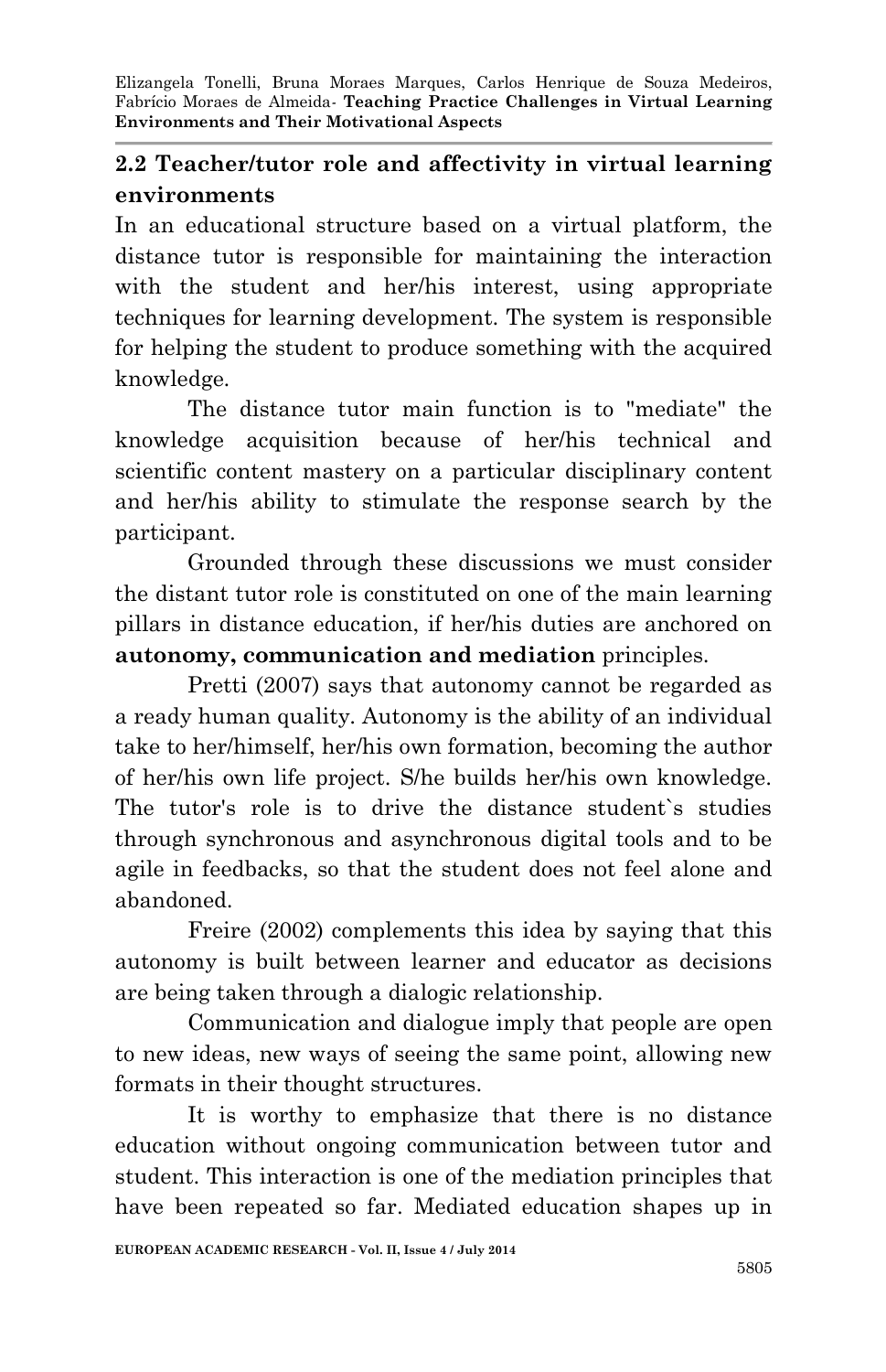guidance, participation, affection and encouragement to interaction. The dialogicity has a fundamental role in the teaching-learning process. It can be said that it is the knowledge acquisition genesis. Therefore, when the student develops affection and consideration for their classmates and teachers, more stable interpersonal relationships are formed, which favors cognitive expansion and the need to socialize acquired knowledge. Now we are not talking about the individual but, collectively, increased collective intelligence, that is, 'all for all'. (Levy, 1998)

In this teaching practice, the old teacher profile as "knowledge keeper", makes place to mediator teacher figure, the " knowledge facilitator". One who creates a compelling situation that will cause the student understand that there are no ready answers and that knowledge is formed from a search that will trigger on another search, and so on.

However, this process`s mediator should not focus only on conceptual and reflexive interventions, but also affective, by encouraging learners` personal manifestations in the digital environment. In distance education, to think of the verbal interaction through written language is necessary to think about "what to write" and how to "write", as it puts Jakobson (2007) the contained emotion and expression message of who emits denote an action at the receiver and may result in satisfaction/dissatisfaction and motivation/demotivation. An initial way of expressing affection through writing is to use encouragement words, of welcome, caring treatments like: sweetheart, friend, colleague, smiles, cheerful colors, and other features that make dialogue closer to speech and more humane.

According Vygotcky (1989), learning is a key to knowledge development, of acquaintance. Any learning process is teaching and learning, including who learns, who teaches and the relationship between them. He explains this connection between development and learning through proximal development zone (distance between potential development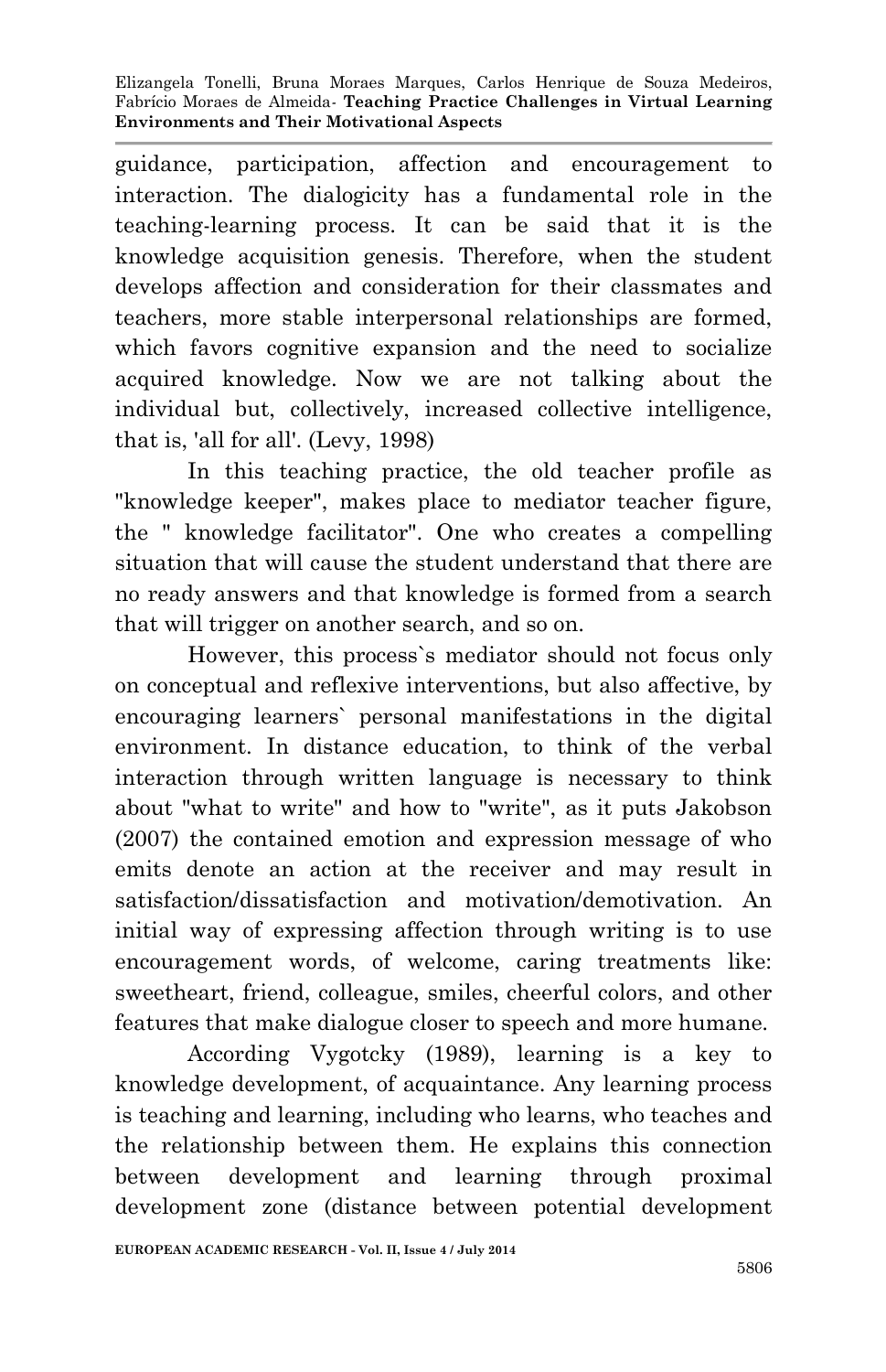levels and real developmental level), a development level where one can solve the problems alone, by her/himself (real development level), and the ones that will only be able to solve with someone`s help who can give support content, until s/he gets to master them by her/himself (potential development level).

### **3 Methods and Analysis**

According to the study objectives, since this is an exploratory and descriptive subject, the methodology used was the analysis of written communication from the dialogue between a distant Mathematics tutor (Distant Tutor A) and two 1st period student (Student A and Student B), both of Computer Science Bachelor's Course, offered in distance mode, by Espírito Santo Federal Institute (IFES). The analyzed clippings were taken from one of the questions forum of Mathematics I discipline, on the content "quadratic function" from the period between May 24 and June 5, 2010. Participants' names have been omitted so that their identities were preserved.

> Hi teacher, my response was both positive and negative infinite numbers. I suggest that the resolution be provided since the book is riddled with errors. A hug. (**Student A**, Monday, May 24, 2010, 15:25).

> Hi, I cannot provide the resolution, but here goes some tips that will help: (...) a hug. (**Ans: Distant Tutor A**, Tuesday, May 25, 2010, 10:31).

> I did exactly that, but the answer did not match. I do not understand this attitude of you of not giving the solution. Some colleague reached the correct answer and can help me (**Ans: Student A**, Tuesday, May 25, 2010, 11:04).

> Dear, the attitude toward tutoring will not change. The Distance Learning environment works that way and we were trained by qualified professionals to proceed in this way. I will guide you again in another way: (...) regards "(**Ans: Distant Tutor A**, Wednesday, May 26, 2010, 10:45).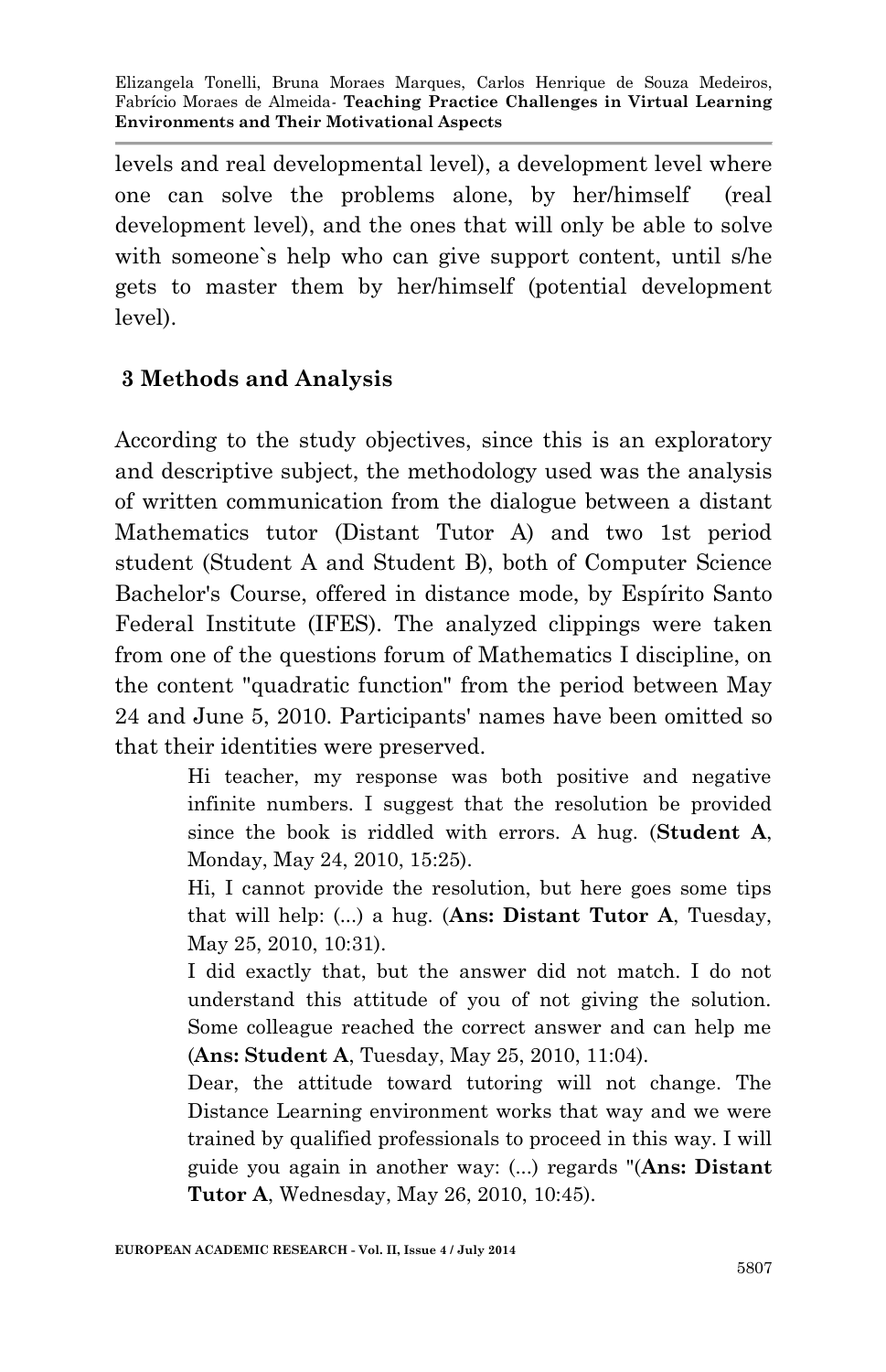All that you stated I already know. I have no problem with signs study. My problem is at the intersection. I have not studied it in high school and there are no good examples in the material, moreover the material is all wrong and created more confusion with those open and closed balls. I will try to solve the question from the answer "backwards (**Ans: Student A**, Thursday, May 27, 2010, 9:27).

Hello students, follows a review of question 7 of the abstract on the quadratic function, it was made from a student`s resolution ... A hug to everyone! (**Ans: Distant Tutor A**, Thursday, May 27, 2010, 11:22).

When talking about teaching and learning, whether in the classroom or distance mode, one must consider that we will always have a students` diverse group, whether in the classroom or in Virtual Learning Environments. In relation to communication and language, it is necessary to consider each action that the emitter transmits, that is, the message will culminate into an effect and a reaction in the receiver (Jakobson, 2007).

In the clippings we saw above, one can observe the student`s anxiety when confronted with the unknown. At the conversation beginning the student already asks the teacher to send him the resolution, justifying that the material contains errors. According to some investigations made in the academic context by some Cognitive Psychology theorists, based on information processing, anxiety is one of the causes that denote internal dissatisfaction and therefore demotivation (Miller, 1980; Wigfield & Eccles, 1989).

Among other observations, anxiety can also be seen as a "multidimensional construct" which is made by two distinct aspects: worry and emotionality. The concern would be linked to cognitive aspects as negative expectations about oneself, concerns about her/his own potential, and emotionality refers to the physiological part as displeasure, nervousness and tension feelings. (Tobias, 1980, 1985; Wigfield & Eccles, 1989).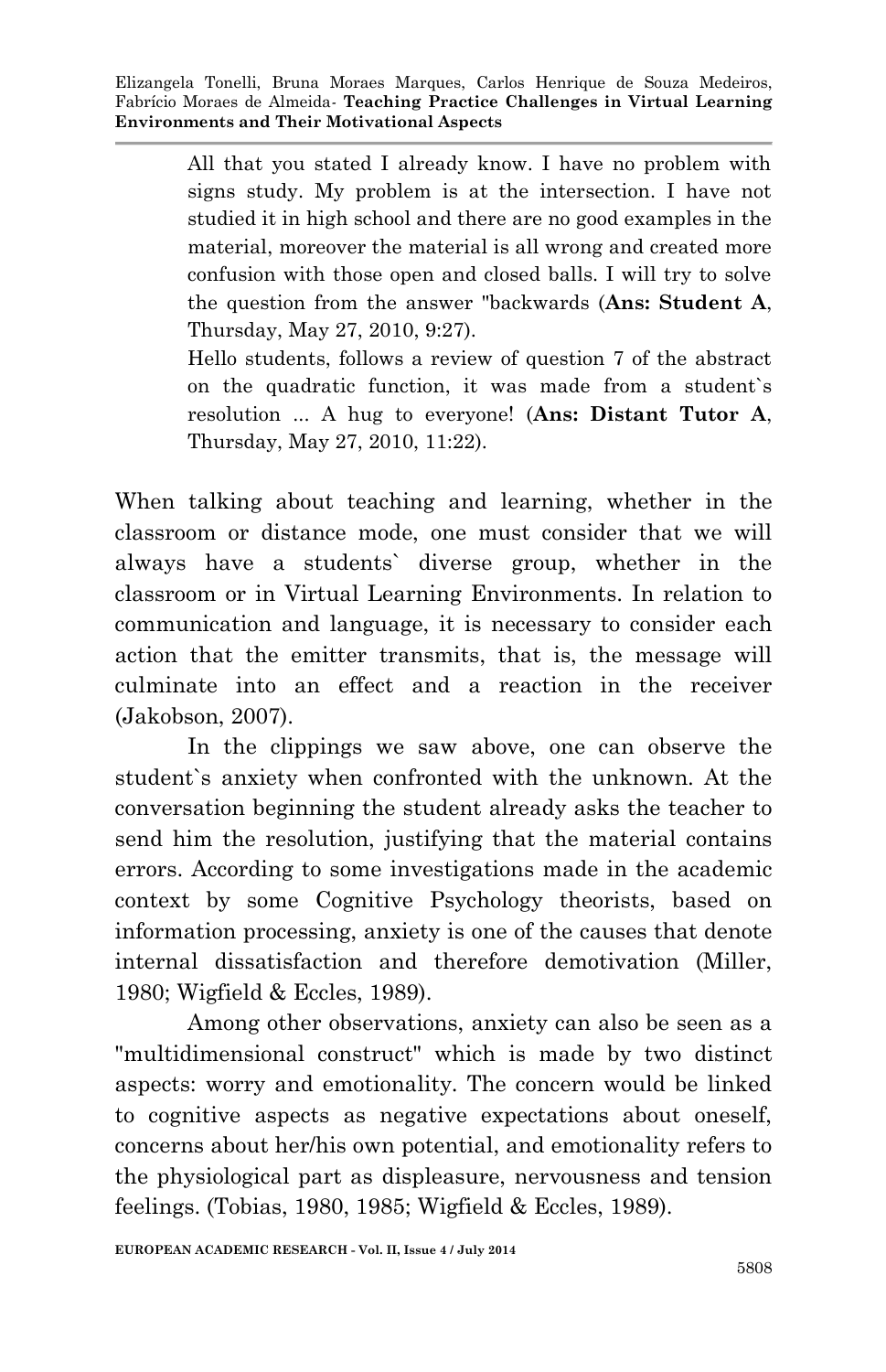In the shown dialog it can be seen that the teacher develops her/his role as "instigator", but the student due to anxiety becomes impatient with the teacher`s attitude (or even nervousness) that leads her/him to criticize her/his attitude and even the used material.

The concern aspects are also denoted as negative expectations about her/himself, when s/he says that "s/he had not studied some content in the basic series, needed for resolution." Hence it can be seen the use of a subterfuge to her/his difficulties on the problem. The Distant Tutor A (emitter) posture to Student A`s questions is of attention, however, some "lines" on the receiver's (student A) anxiety, denoted as a contempt or disrepute to her/his ability, "... cannot provide resolution."

We know that writing is subjective, even if the emitter writes on an affective way, the receptivity forecast is no understanding guarantee. Certainly, many factors will affect the "subtext" of the sent message, as the affective ties that have been developed between the pairs, the emotional state that is the receiver and others. Let`s consider other clippings:

> Hello, couldn`t you start with an easier? This ways it discourages. First because I cannot handle with... and second because I don`t know how to put 63000/64000 as potential form with base 2. Any tips? (**Student B**, Friday, June 4, 2010, 14:45)

> Dear student, I suggest that you review Elementary Education topics. You have doubt in passing from one side to the other of equality. The beginning of Resolution 1 and the next ... See you soon. (**Ans: Distant Tutor**, Friday, June 4, 17:15)

> Unfortunately your diagnostic is wrong. (laughs). I have no difficulty in passing from one side to another of equality, except for a possible distraction. [...]

> PS: I know several people who would consider your suggestion to revise elementary school mathematics as an offense. I see this as a simple diagnostic failure. However, be careful with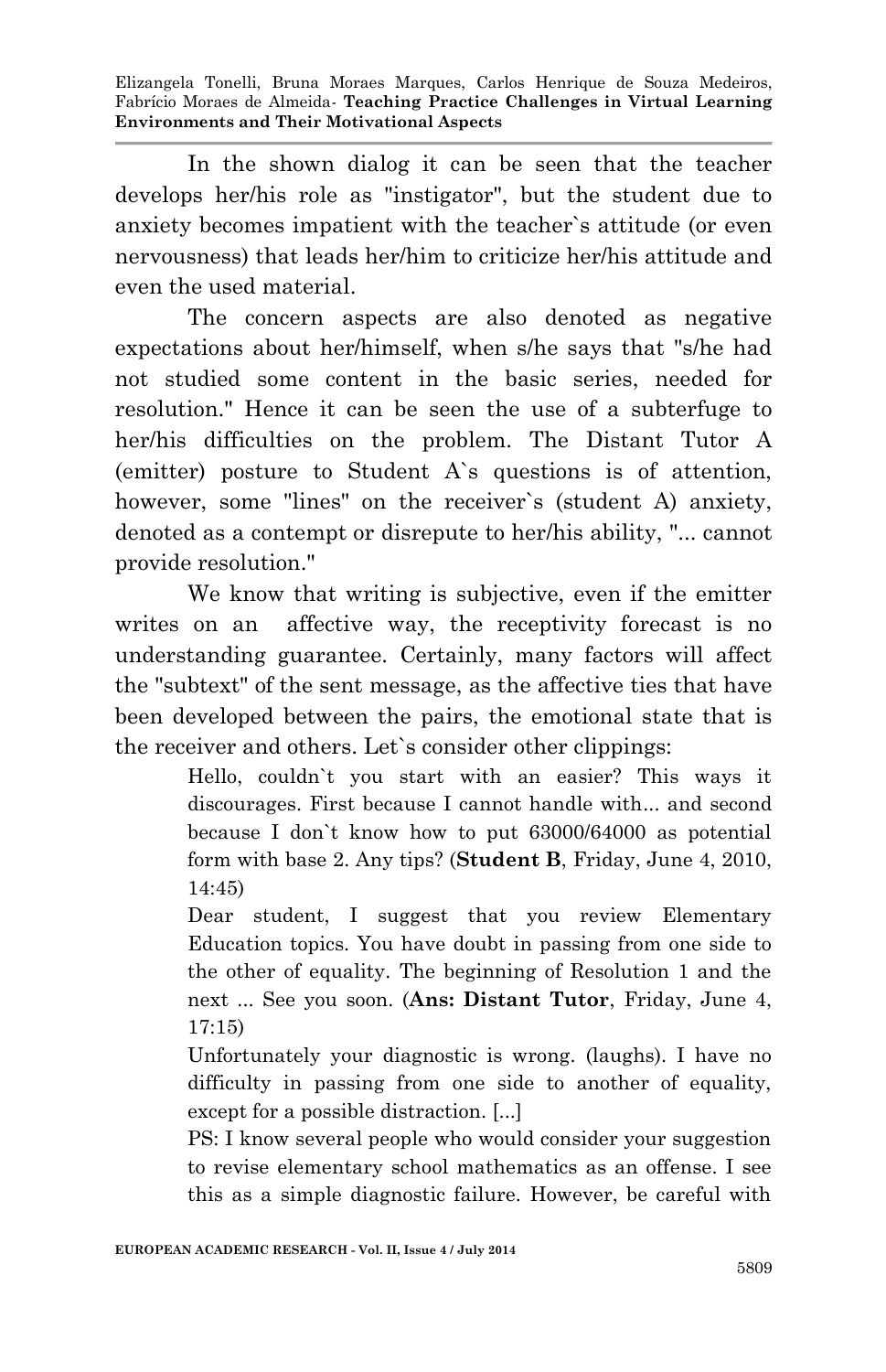this kind of "suggestion" because the forums are public places and the written word can create major misunderstandings. (**Ans: Student B**, Friday, June 4, 2010, 17:53)

Dear student, are you okay? Glad to know that you did not consider my answer as an offense. When you wrote on the forum I inferred that you were having doubt to move on to another side of equality, 64000/63000 and not the opposite, as it should be. Unfortunately there is a limitation in Distance Education resource (forum), since it cannot convey emotion, voice tone, etc.. Because I said with the best intentions, without wanting to offend anyone. Unfortunately, you do not know me personally, but for the work we have done in the past six months and we are developing this semester, you were able to wisely understand that it was not an offense. I hope that other colleagues will understand so well. Let`s go forward because we still have much work. Hugs. (**Ans: Distant Tutor**, Friday, June 5th, 23:15)

Hello regarding the exercise, I actually changed the order. In your place I would have reached the same conclusion. I totally agree with you about the forums in emotions transmission. Sometimes I get worried if my criticisms are seen as too "tough" and even taken personally because of written language coldness. Be sure that each of them has the target only the material and it is never personal, always with improvement goal. Please convey this to the course staff. Despite not knowing you personally, I have already got your competence when you taught in the troubled discipline of Mathematical Logic and also here, because the doubts are being clarified. A hug, and as you say, let's move on! (**Ans: Student B**, Saturday, June 5, 2010, 10:35)

All right, your message will be transmitted to the staff. Also see exercise 5 suggestions of exponential function summary in the doubts forum of the fourth week. A hug. (**Ans: Distant Tutor**, Saturday, June 5, 2010, 10:47)

Again, it can be seen student B`s anxiety in front of the "unknown". In the first part of the dialogue, s/he calls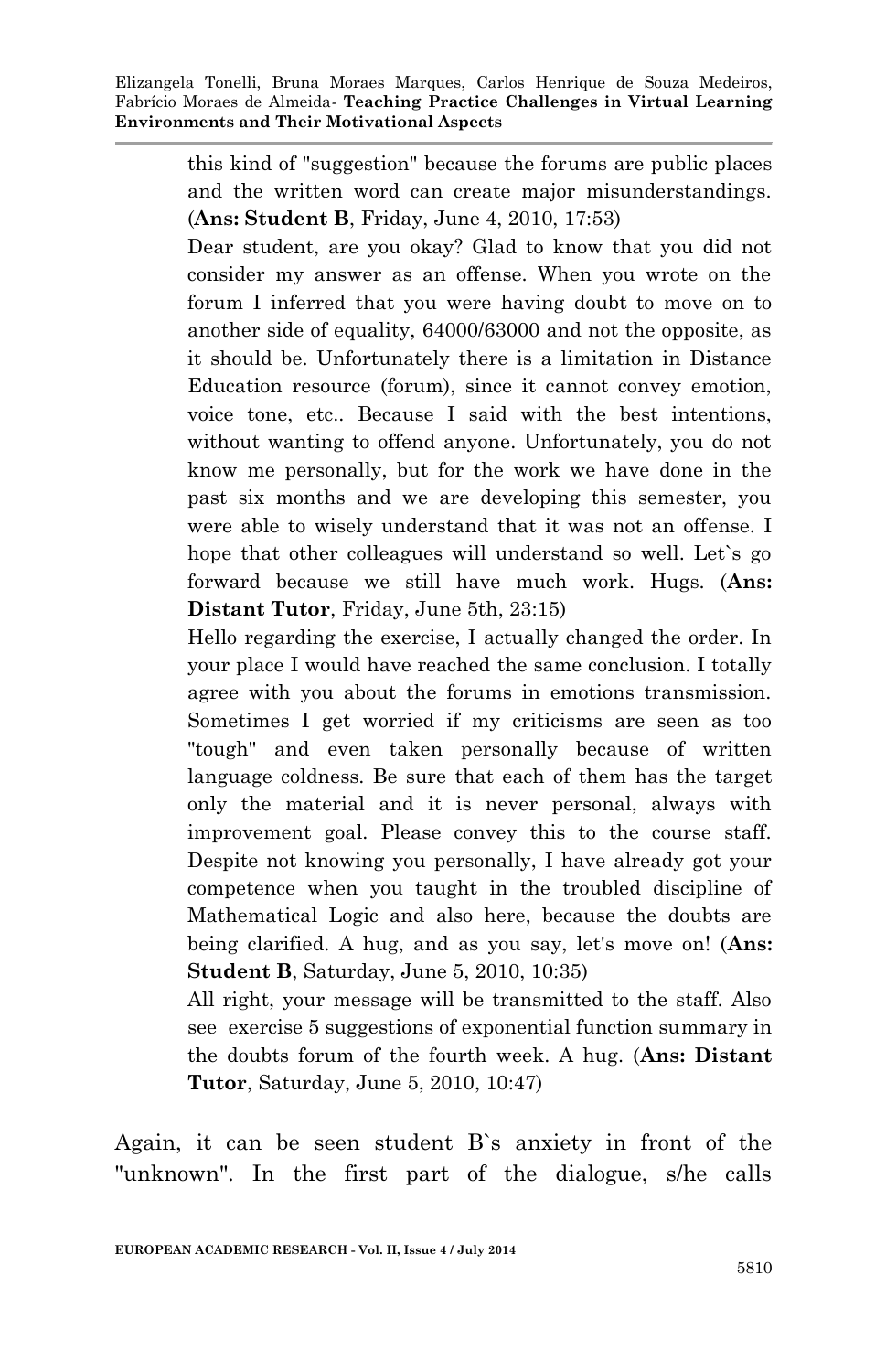her/himself unmotivated to solve the exercise, explaining that this is very difficult.

Through a writing error of student B, the teacher infers that s/he was having difficulties in one of the basic contents (move to the other side of the equality) and suggests that s/he also seek guidance on other resources, in this case, elementary school mathematics. Even if the teacher has used endearment words like "dear student", it is noticeable that the teacher`s speech was perceived as an insult or as a discredit to her/his reasoning ability, it is very clear when he adds "*PS*" at the end of message.

Returning to Jakobson`s (2007) observation, to communication take place effectively it is necessary that for the message to be "decoded" by the receiver. Even with the entire teacher`s "good intentions" to the student, there was a misunderstanding, that Jakobson calls "noise," thus compromising the message`s intent and its perfect reception. When writing, the correct would be to assume the message receiver's role, that is, to put ourselves in the place of those who will read.

Fortunately, student and teacher reached a consensus: the writing has its limitations regarding emotion and affection, as denoting student B`s speech, *"I totally agree with you about the forums in emotions transmission. Sometimes I get worried if my criticisms are seen as too "tough" and even taken personally because of written language coldness(...)".*

From this point, the teacher showed up humbly explaining her/his good intentions. It is observed that the understanding was given by the student due to the affinity ties built in previous semesters, as it is denoted by the student B`s account, "Despite not knowing you personally, I have already got your competence when you taught in the troubled discipline of Mathematical Logic and also here, because the doubts are being clarified".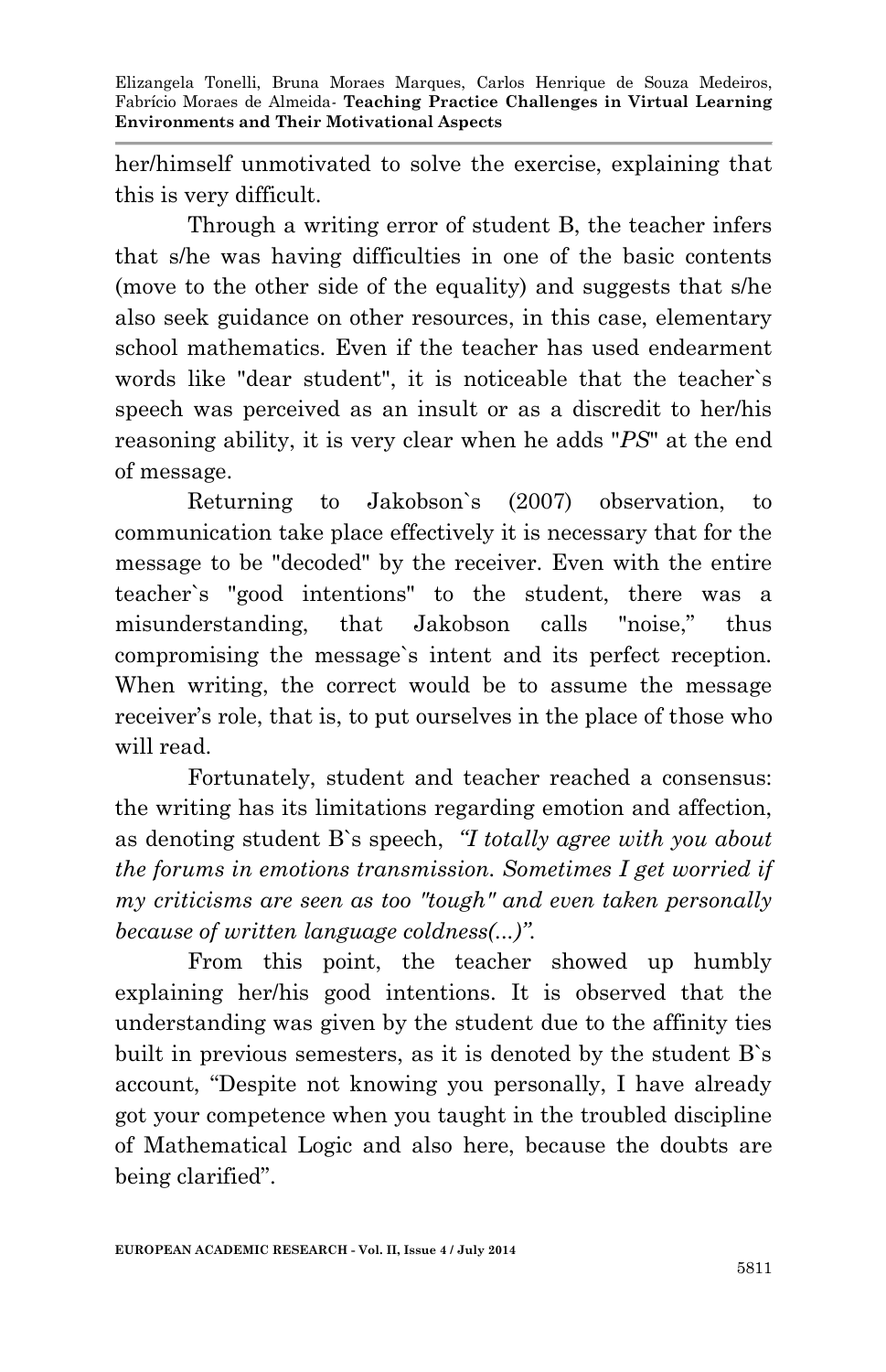As pointed out in this study`s theoretical framework, the tutor should not only focus on conceptual and reflexive interventions, but also on affective. In distance education or any other interaction kind that occurs through verbal written language it is necessary to think about "what to write" and how to "write".

Essentially, what matters is that the educational activities, as well as communication, are permeated by the welcome feeling, respect, empathy and appreciation, in addition to acceptance and understanding. These feelings do not only mark the student`s relationship with what is being learned, as well as her/his self-image, which favors autonomy and strengthens confidence in her/his abilities and decisions, it is what reports Tassoni (2000) when referring to affectivity and learning.

## **4. Final Considerations**

Evidently, the Information and Communication Technologies brought a great improvement to humanity in various fields. Not more than other areas, Education has also improved within these templates.

With Distance Education emergence, the classroom became virtual learning environments and the physical space and the books stopped being one of the main authors in the educational process.

This fact has made that the model teacher "knowledge keeper" give place to the interactionist model, the facilitator and mediator. Teaching models have also accompanied technological advances and the computerization era, remodulating the banking school in digital school.

But if we confront present x distance education, we will see that many barriers still need to be broken, among them, the language is one of the main pillars of any interactional relationship. The used language in VLEs is the written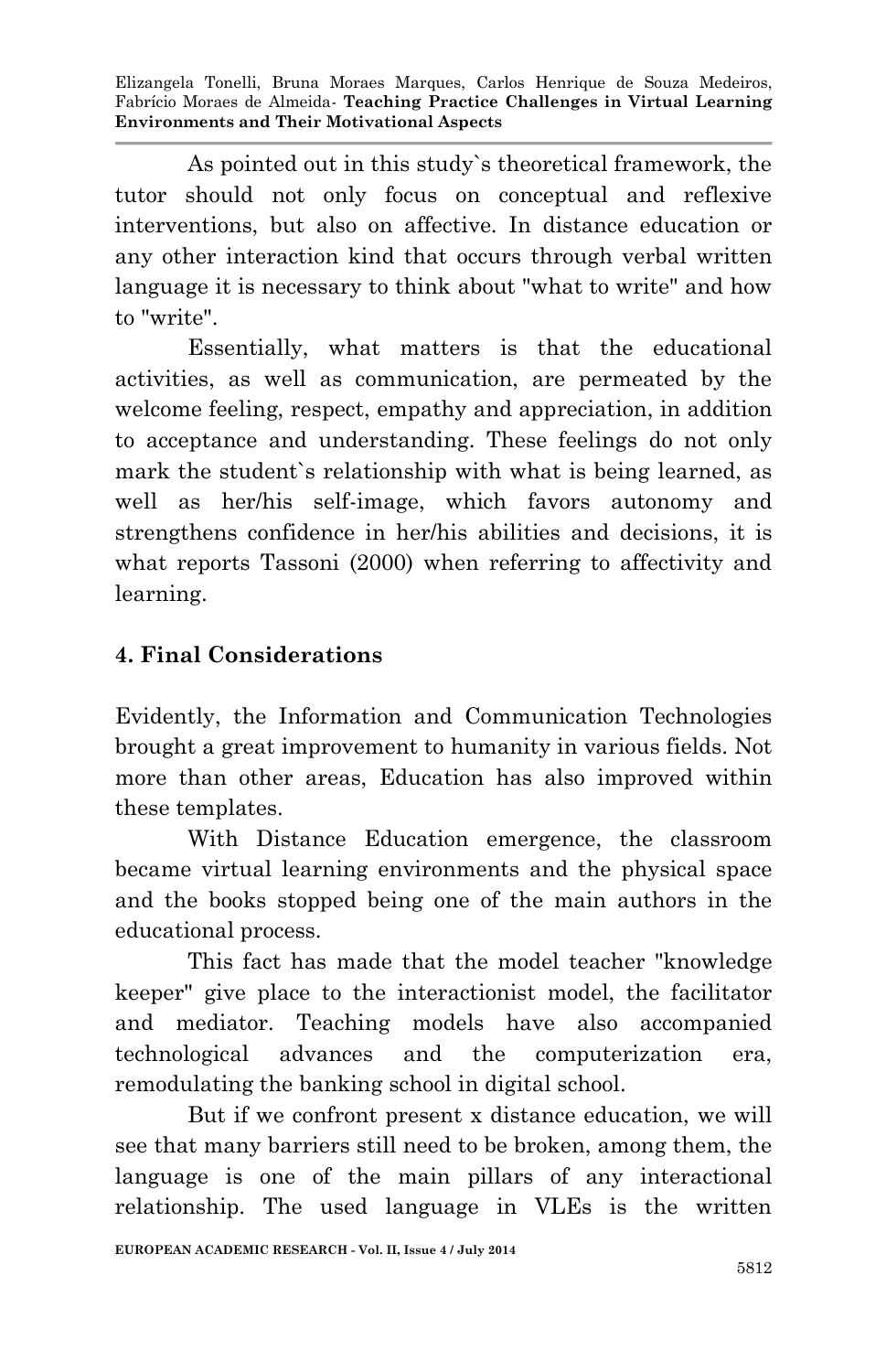language. In this new educational scenario also arises a new teacher profile: the distant tutor.

Considering writing as the interactive channel between the teacher (tutor) and student, this communication kind great challenge is to get synchronized understanding between emitter-channel-receiver, in this particular case, tutor - VLEstudent. Through written analysis of the dialogues in forums, it was observed that certain "lines" initiate a series of unnecessary conflicts, even if we consider the teacher`s (tutor) intentions as being "the best". The malaise caused often occurs because of anxiety caused by expectations related to oneself (teacher and student) or even related to physiological factors such as nervousness and displeasure.

Considering cultures diversity, learning styles and content knowledge by the students and also considering that the tutoring is noticeable by the work of structuring the studies components when guiding, stimulating and provoking the student to build their own knowledge, it can be concluded that for tutors to be a true mediator is necessary to learn to listen, identify each student`s profile, and consequently, put her/himself in messages receiver`s role. Thus, it is possible to transform the discourse into chat, explanation into talk, and affection and confidence into success and motivation.

To summarize, facing this new "teaching" and "learning" model is required to think about how to "interact" with these cyber facilitators, because the architecture, adaptation and use of its tools, make necessary the investment in training tutors in its details, also involving the teaching staff with the control and organization of the content to be taught.

Regardless which mode is used, it is important to remember that learning takes place all the time, because each person is the agent of her/his own transformation and physical, environmental, cultural, emotional, social and economic factors influence on this process.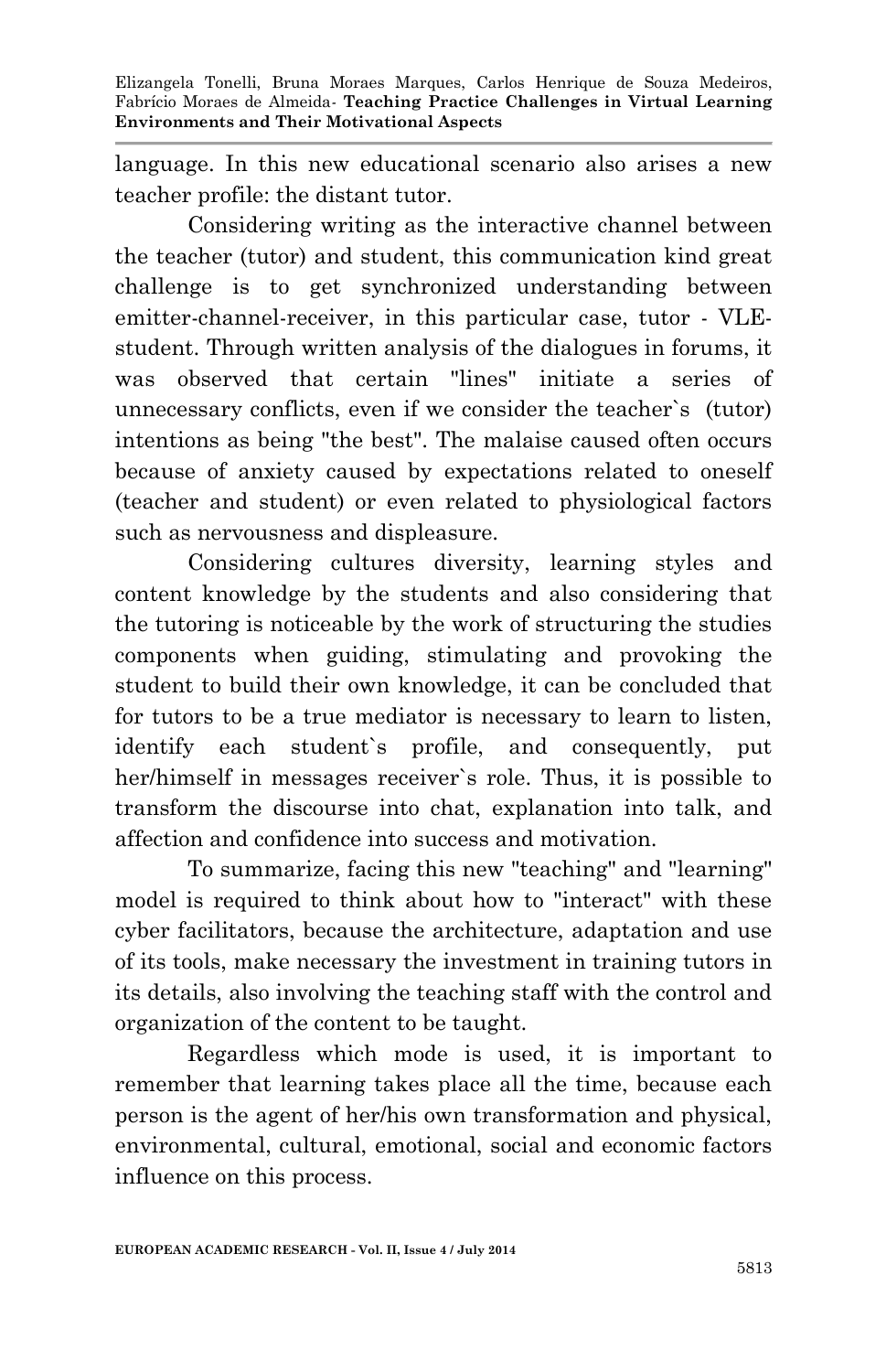#### **REFERENCES**

- Bock, A. N. B. (org). 1999. *Psychologies: an introduction to the Psychology study*. 13th ed. São Paulo: Saraiva.
- Behar, P.A., Walquil, M., Bernardi, M., and Moresco, S. 2005. "Reflecting on a methodology and research to VLE's." In: *International Congress on Distance Education Quality*, 2005, São Leopoldo. Anais. São Leopoldo: Unisinos, v. 1.
- Cavellucci, L. C B. 2003. *Learning styles: searching individual differences.* In: HTTP://www.iar.unicamp.br/disciplinas/am540\_2003/lia/ Estilos\_de\_aprendizagem.pdf. Accessed on: 07/11/2011.
- Fiuza, P. J. 2002. *Motivational aspects in distance education: strategic analysis and actions design.* Dissertation (Master). Postgraduation Program in Production Engineering from Santa Catarina Federal University. Florianópolis, SC.
- Freire, P. 2006. *Autonomy Pedagogy: Necessary knowledge for educational practice*. 34 ed. São Paulo: Paz e Terra.
- Jakobson, R. 2007. *Linguistics and Communication*. Ed. 24, São Paulo: Cultrix.
- Lévy, P. 1998. "The contemporary revolution in communication." *Famecos Magazine*, Porto Alegre 9: 37- 49.
- Monteiro, M. N. 1980. *An anxiety study and its implications on academic performance.* Unpublished Master's Dissertation, Clinical Psychology Postgraduate Course in Pontifícia Universidade Católica do Rio de Janeiro. Rio de Janeiro.
- Pretti, O. "Learner autonomy in distance education: meanings and dimensions." In: http://www.nead.ufmt.br/principalphp?area=producao\_a rtigo&tipo\_produção o=3. Accessed on 07/12/2011.